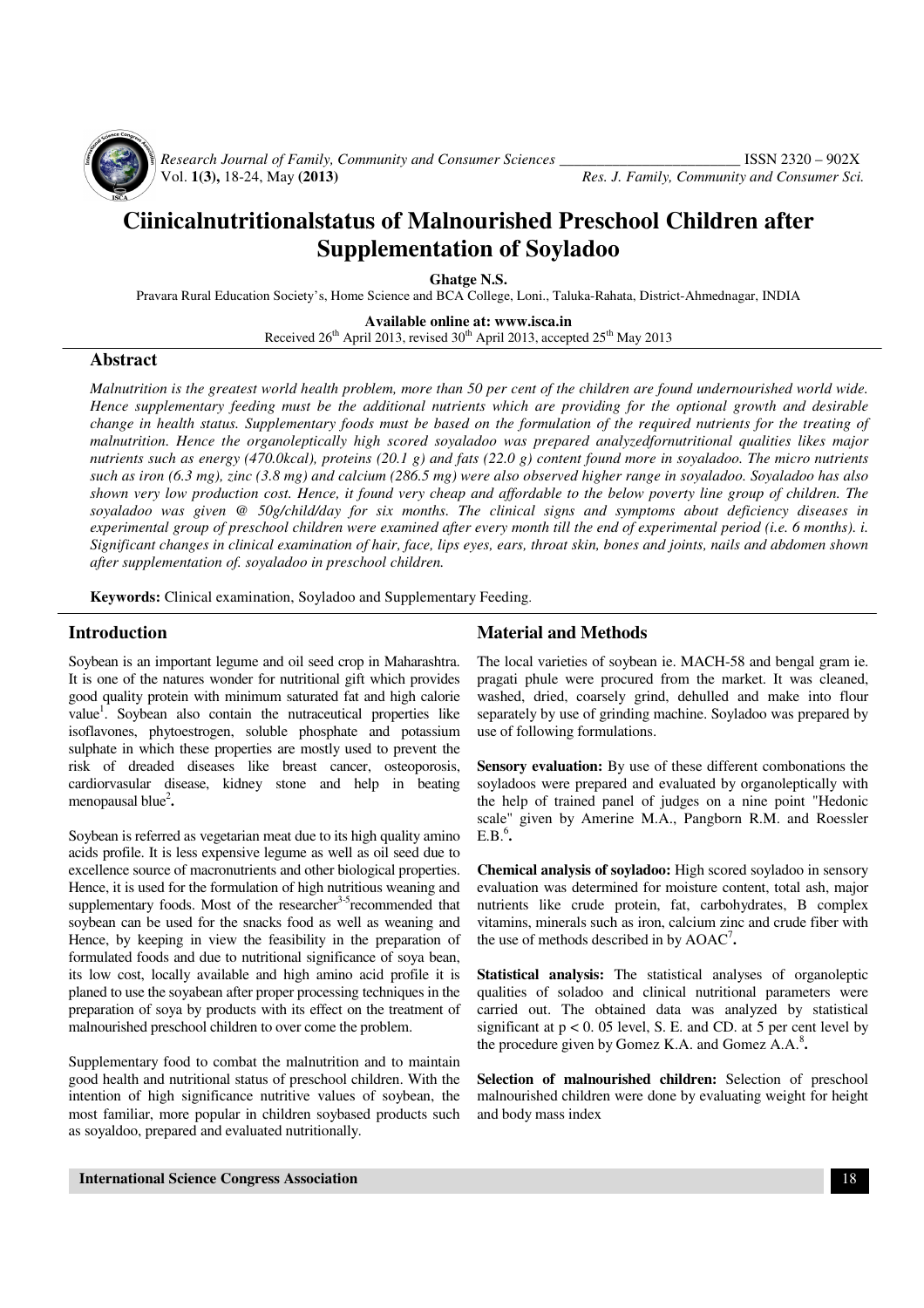**Clinical Examination of Experimental Group of Preschool Children:** The clinical signs and symptoms about deficiency diseases in experimental group of preschool children were examined after every month till the end of experimental period (i.e. 6 months). Clinical examination of hair, face, lips eyes, ears, throat skin, bones and joints, nails and abdomen **<sup>9</sup> .** 

## **Results and Discussion**

**Biochemical compositions and storage stability of soyladoo:** The data given in table 1 proximate, biochemical compositions and sensory qualities in soyladoo kept in different packages for 0 to 1 and 1 to 2 months at room temperature. The changes in per cent of moisture and the content of B complex vitamins and β carotene in soyladoo were noticed at significant level after two months of storage (table-1)

The per cent of proximate compositions such as fat and protein were found decreased at highly significant level i.e. 31.34 to 28.15 and 27.89 to 25.02 respectively in the ladoo stored upto 2 months of period. Where as the value of B complex vitamins such as vitamins  $B_1$  (0.50 to 0.31 mg) vitamin  $B_2$  (0.38 to 0.29 mg) and vitamin  $B_3$  (2.51 to 2.09mg) were observed reduced significantly in the soyladoo for 2 months.

**Clinical examination of hair, face and lips of experiment groups of children:** The data about clinical signs and symptoms observed in term of hair, face and lips of experimental groups of preschool children was given in table o 1 to 6.

**Table-1 Proximate and Biochemical Composition in Soyladoo (per 100g) with its Storage Stability** 

| <b>Bio-Chemical Compositions</b>       | Proximate and storage period |               |            |  |  |  |  |
|----------------------------------------|------------------------------|---------------|------------|--|--|--|--|
|                                        | Up to 1 Month                | 1 to 2 Months | 't' test   |  |  |  |  |
| Moisture $(\% )$                       | 14.60                        | 13.92         | 2.278*     |  |  |  |  |
| Ash $(\%)$                             | 3.11                         | 3.05          | 0.912 NS   |  |  |  |  |
| Fat $(\% )$                            | 31.34                        | 28.15         | $2.6.11**$ |  |  |  |  |
| Protein $(\% )$                        | 27.89                        | 25.02         | $2.659**$  |  |  |  |  |
| Vitamins $B_1$ (mg)                    | 0.50                         | 0.31          | $2.155*$   |  |  |  |  |
| Vitamins $B_2$ (mg)                    | 0.38                         | 0.29          | 1.981*     |  |  |  |  |
| Vitamins $B_3$ (mg)                    | 2.51                         | 2.09          | 1.920*     |  |  |  |  |
| B. carotene $(\mu g)$                  | 239.00                       | 237.10        | 1.992*     |  |  |  |  |
| Iron $(mg)$                            | 7.23                         | 7.09          | $0.790$ NS |  |  |  |  |
| Calcium (mg)                           | 168.80                       | 168.21        | $0.915$ NS |  |  |  |  |
| $\text{Zinc} \left( \text{mg} \right)$ | 4.65                         | 4.25          | 0.875 NS   |  |  |  |  |
| Crude fibre (g).                       | 1.85                         | 1.82          | $0.048$ NS |  |  |  |  |

\*\* - significant at 1 % level, \* - Significant at 5% level, NS - Non significant

| Table-2                                                                        |                          |           |                          |                   |          |                          |  |
|--------------------------------------------------------------------------------|--------------------------|-----------|--------------------------|-------------------|----------|--------------------------|--|
| Clinical examination of hair, face and lips of experimental groups of children |                          |           |                          |                   |          |                          |  |
| <b>Clinical signs and Symptoms</b>                                             | $(N=25)$ Group I         |           |                          | $(N=25)$ Group II |          |                          |  |
|                                                                                | <b>BS</b>                | AS        | 't' test                 | <b>BS</b>         | AS       | 't' test                 |  |
| Normal luster                                                                  | 6(24.0)                  | 17(68.0)  | $4.8**$                  | 13(52.0)          | 8(32.0)  | $3.8**$                  |  |
| Discoloured                                                                    | 9(36.0)                  | 3(12.0)   | $3.3*$                   | 9(36.0)           | 9(36.0)  |                          |  |
| Dry                                                                            | 4(16.0)                  | 2(8.0)    | $2.9*$                   | 1(4.0)            | 4(16.0)  | $2.8*$                   |  |
| Pigmented                                                                      | 3(12.0)                  | 2(8.0)    | $2.7*$                   | 1(4.0)            | 3(12.0)  | $2.6**$                  |  |
| Spaice                                                                         | 3(12.0)                  | 1(4.0)    | $3.2*$                   | 1(4.0)            | 1(4.0)   |                          |  |
| Total                                                                          | 25(100)                  | SS25(100) |                          | 25(100)           | 25(100)  |                          |  |
| Normal                                                                         | 10(40.0)                 | 19(180.0) | $4.3**$                  | 15(60.0)          | 9(36.0)  | $3.6**$                  |  |
| Odema                                                                          | 2(8.0)                   |           | $- -$                    | 2(8.0)            | 3(12.0)  | $2.6*$                   |  |
| Moon                                                                           | $\overline{\phantom{0}}$ |           | $\overline{\phantom{a}}$ |                   |          | $\overline{\phantom{a}}$ |  |
| White atches                                                                   | 13(52.0)                 | 5(20.0)   | $3.8**$                  | 8(32.0)           | 13(52.0) | $3.5**$                  |  |
| Total                                                                          | 25(100)                  | 25(100)   |                          | 25(100)           | 25(100)  |                          |  |
| Normal                                                                         | 13(52.0)                 | 22(88.0)  | $3.9**$                  | 21(84.0)          | 18(72.0) | $2.6*$                   |  |
| Angularstomatitis                                                              | 6(24.0)                  | 2(8.0)    | $2.7*$                   | 3(12.0)           | 4(16.0)  | $2.4*$                   |  |
| Cheilosis                                                                      | 6(24.0)                  | 1(4.0)    | $3.1*$                   | 1(4.0)            | 3(12.0)  | $3.1*$                   |  |
| Total                                                                          | 25(100)                  | 25(100)   |                          | 25(100)           | 25(100)  |                          |  |

Group I - Experimental group supplemented with soyaladoo. Group II - No supplementation i.e. control group, Figures in parantheses indicate percentage. NS Non Significant, BS – Before supplementation, AS – After supplementation, \* significant at 5 per cent level, \*\* significant at 1 per cent level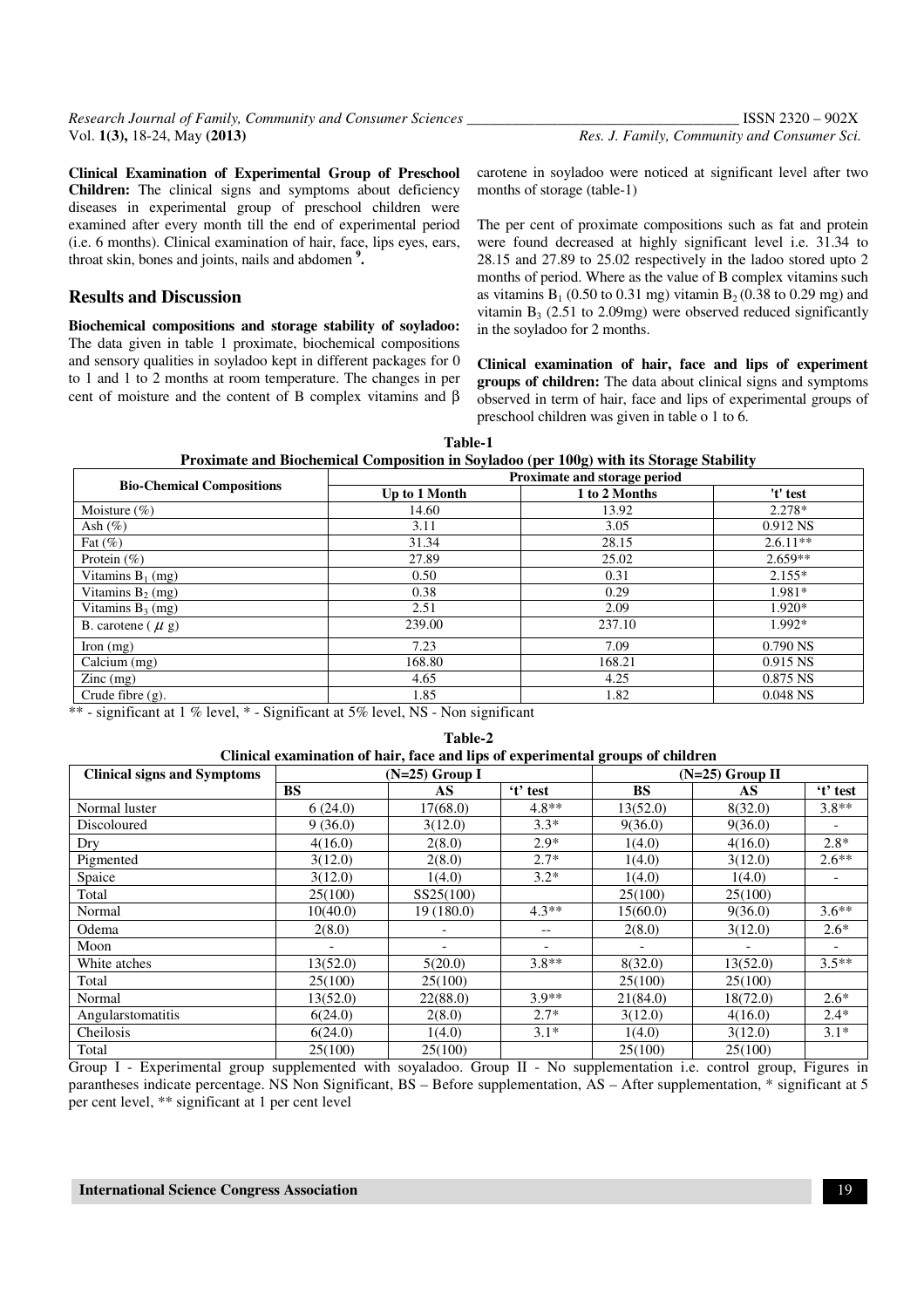Res. J. Family, Community and Consumer Sci.

| <b>Clinical</b><br>signs<br>and | $(N=25)$ Group I |                          |                          | $(N=25)$ Group II |                          |                          |  |
|---------------------------------|------------------|--------------------------|--------------------------|-------------------|--------------------------|--------------------------|--|
| <b>Symptoms</b>                 | <b>BS</b>        | $\mathbf{A}\mathbf{S}$   | 't' test                 | <b>BS</b>         | AS                       | 't' test                 |  |
| Normal                          | 20(80.0)         | 25(100)                  | $2.8*$                   | 25(100)           | 25(100)                  | 0.0 <sub>N</sub>         |  |
| Bleeding                        | 5(20)            | -                        | Ξ.                       |                   |                          |                          |  |
| Total                           | 25(100)          | 25(100)                  |                          | 25(100)           | 25(100)                  |                          |  |
| Normal                          | 15(60.0)         | 25(100)                  | $3.6**$                  | 21(84.0)          | 18(72.0)                 | $2.5*$                   |  |
| Pale                            | 7(28.0)          |                          |                          | 4(16.0)           | 7(28.0)                  | $2.6*$                   |  |
| Red                             | 3(12)            | $\overline{\phantom{a}}$ |                          |                   | $\overline{\phantom{0}}$ | $\overline{\phantom{a}}$ |  |
| Total                           | 25(100)          | 25(100)                  |                          | 25(100)           | 25(100)                  |                          |  |
| Normal                          | 17(68.0)         | 23(92.0)                 | $3.4**$                  | 20(80.0)          | 20(80.0)                 | 0.0 <sub>N</sub>         |  |
| Mottledenamel                   |                  |                          | $\overline{\phantom{a}}$ |                   |                          |                          |  |
| Discoloured                     | 8(32.0)          | 2(8.0)                   | $2.8*$                   | 5(20.0)           | 5(20.0)                  |                          |  |
| Total                           | 25(100)          | 25(100)                  |                          | 25(100)           | 25(100)                  | 0.0 <sub>N</sub>         |  |

**Table-3 Clinical examination of internal mouth of experimental groups of children**

Group I - Experimental group supplemented with soyaladoo, Group II - No supplementation i.e. control group. Figures in parantheses indicate percentage. \* significant at 5 per cent level, \*\* significant at 1 per cent level. NS Non Significant, BS – Before supplementation, AS – After supplementation

| Table-4<br>Clinical examination of eyes, nose, ears and throat of experimental groups of children |                          |                          |                          |                          |                          |                          |  |
|---------------------------------------------------------------------------------------------------|--------------------------|--------------------------|--------------------------|--------------------------|--------------------------|--------------------------|--|
| <b>Clinical signs and Symptoms</b>                                                                | $(N=25)$ Group I         |                          |                          | $(N=25)$ Group II        |                          |                          |  |
|                                                                                                   | <b>BS</b>                | <b>AS</b>                | 't' test                 | <b>BS</b>                | $\mathbf{A}\mathbf{S}$   | 't' test                 |  |
| Normal                                                                                            | 21(84.0)                 | 22(88.0)                 | 0.6S                     | 24(96.0)                 | 24(96.0)                 |                          |  |
| Nightblindness                                                                                    | 1(4.0)                   | 1(4.0)                   | $\overline{a}$           | 1(4.0)                   | 1(4.0)                   |                          |  |
| Bitot spot                                                                                        | 3(12.0)                  | 2(8.0)                   | 1.1S                     | $\blacksquare$           | $\overline{\phantom{a}}$ | ۰                        |  |
| Conjectivalxerosis                                                                                | $\overline{\phantom{a}}$ | $\overline{\phantom{a}}$ |                          | $\overline{\phantom{a}}$ | $\overline{\phantom{a}}$ | Ξ.                       |  |
| Total                                                                                             | 25(100)                  | 25(100)                  |                          | 25(100)                  | 25(100)                  |                          |  |
| Normal                                                                                            | 24(96.0)                 | 24(96.0)                 | $\blacksquare$           | 25(100)                  | 25(100)                  |                          |  |
| Deviated                                                                                          | 1(4.0)                   | 1(4.0)                   | $\blacksquare$           | $\overline{\phantom{a}}$ | $\blacksquare$           |                          |  |
| Total                                                                                             | 25(100)                  | 25(100)                  |                          | 25(100)                  | 25(100)                  |                          |  |
| Normal                                                                                            | 21(84.0)                 | 25(100)                  | $\overline{\phantom{a}}$ | 19(76.0)                 | 19(76.0)                 |                          |  |
| Waxy                                                                                              | 2(8.0)                   | $\overline{\phantom{a}}$ |                          | 3(12.0)                  | 3(12.0)                  |                          |  |
| Discharged                                                                                        | 2(8.0)                   | $\overline{a}$           |                          | 3(12)                    | 3(12)                    |                          |  |
| Total                                                                                             | 25(100)                  | 25(100)                  |                          | 25(100)                  | 25(100)                  | 0.0 <sub>NS</sub>        |  |
| Normal                                                                                            | 22(88.0)                 | 25(100)                  | $\blacksquare$           | 21(84.0)                 | 21(84.0)                 | ÷.                       |  |
| Enlarged                                                                                          | $\overline{\phantom{a}}$ | $\overline{\phantom{a}}$ | $\overline{\phantom{a}}$ | $\overline{\phantom{a}}$ | $\blacksquare$           | $\overline{\phantom{0}}$ |  |
| patches                                                                                           | 2(8.0)                   | $\overline{\phantom{a}}$ | $\overline{\phantom{a}}$ | 4(16.0)                  | 4(16.0)                  | ۰                        |  |
| Tonsils                                                                                           | 1(4.0)                   | $\overline{\phantom{a}}$ | $\overline{\phantom{a}}$ | $\overline{a}$           |                          | $\overline{\phantom{0}}$ |  |

Group I - Experimental group supplemented with soyaladoo. Group II - No supplementation i.e. control group. Figures in parantheses indicate percentage. \* significant at 5 per cent level, \*\* significant at 1 per cent level. NS Non Significant, BS – Before supplementation, AS – After supplementation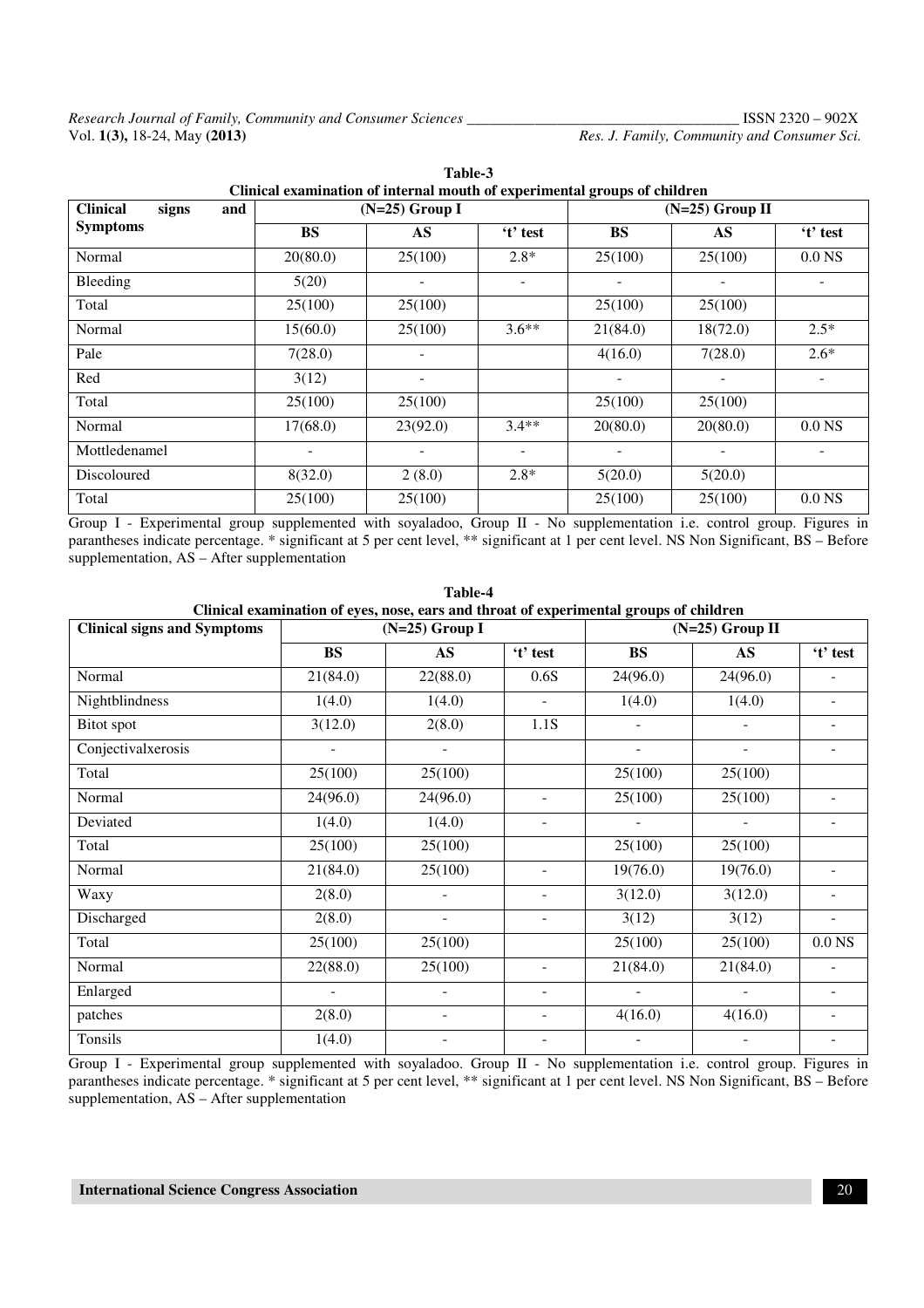| Table-5                                                                                              |           |                          |                          |                          |                          |                          |  |  |
|------------------------------------------------------------------------------------------------------|-----------|--------------------------|--------------------------|--------------------------|--------------------------|--------------------------|--|--|
| Clinical examination of skin, bones and joints, nails and abdomen of experimental groups of children |           |                          |                          |                          |                          |                          |  |  |
| <b>Clinical</b><br>signs<br>and                                                                      |           | $(N=25)$ Group I         |                          | $(N=25)$ Group II        |                          |                          |  |  |
| <b>Symptoms</b>                                                                                      | <b>BS</b> | AS                       | 't' test                 | <b>BS</b>                | AS                       | 't' test                 |  |  |
| Normal                                                                                               | 11(44.0)  | 24(96.0)                 | $6.4**$                  | 17(68.0)                 | 20(80.0)                 | 1.3NS                    |  |  |
| Unclean                                                                                              | 06(24.0)  |                          |                          |                          | $\overline{\phantom{a}}$ | $\overline{\phantom{a}}$ |  |  |
| Dirty                                                                                                | 02(8.0)   |                          |                          | 3(12.0)                  |                          | $\overline{\phantom{a}}$ |  |  |
| Pale                                                                                                 | 6(24.0)   | 1(4.0)                   | 0.7 <sub>NS</sub>        | 5(20.0)                  | 5(20)                    | $\overline{\phantom{a}}$ |  |  |
| Total                                                                                                | 25(100)   | 25(100)                  |                          | 25(100)                  | 25(100)                  | $\overline{\phantom{a}}$ |  |  |
| Normal                                                                                               | 17(68.0)  | 25(100)                  | $4.7**$                  | 15(60.0)                 | 20(80.0)                 | $2.5*$                   |  |  |
| Scabis                                                                                               | 5(20.0)   |                          | $\overline{\phantom{a}}$ | 6(24.0)                  | 4(16.0)                  | $\overline{\phantom{a}}$ |  |  |
| Excema                                                                                               | 3(12.0)   |                          | $\overline{\phantom{a}}$ | 4(16.0)                  | 1(4)                     | $\overline{\phantom{a}}$ |  |  |
| Total                                                                                                | 25(100)   | 25(100)                  | $\overline{\phantom{a}}$ | 25(100)                  | 25(100)                  | $\overline{\phantom{a}}$ |  |  |
| Normal                                                                                               | 24(96.0)  | 24(96.0)                 | $\overline{\phantom{a}}$ | 25(100)                  | 25(100)                  | $\overline{\phantom{a}}$ |  |  |
| Deformities                                                                                          | 1(4.0)    | 1(4.0)                   | $\overline{\phantom{a}}$ | $\overline{\phantom{a}}$ | $\overline{\phantom{a}}$ | $\overline{\phantom{a}}$ |  |  |
| Osteomycities                                                                                        |           |                          | $\overline{\phantom{a}}$ | $\overline{\phantom{a}}$ | $\overline{\phantom{a}}$ | $\overline{\phantom{a}}$ |  |  |
| Knockness                                                                                            |           |                          | $\overline{\phantom{a}}$ | $\overline{\phantom{a}}$ | $\overline{\phantom{a}}$ | $\overline{\phantom{a}}$ |  |  |
| Rickets                                                                                              |           |                          | $\overline{\phantom{a}}$ | $\qquad \qquad -$        | $\overline{\phantom{a}}$ | $\overline{\phantom{0}}$ |  |  |
| Rossary                                                                                              |           |                          | $\overline{\phantom{a}}$ | $\overline{a}$           |                          |                          |  |  |
| Total                                                                                                | 25(100)   | 25(100)                  |                          | 25(100)                  | 25(100)                  | 0.0 <sub>N</sub> S       |  |  |
| Normal                                                                                               | 17(68.0)  | 25(100)                  | $4.7**$                  | 21(84.0)                 | 20(80.0)                 | 1.3 NS                   |  |  |
| Potbelly                                                                                             | 8(32.0)   |                          | $\overline{\phantom{a}}$ | 4(16.0)                  | 5(20.0)                  | 1.3 NS                   |  |  |
| Enlarged liver                                                                                       |           | $\overline{\phantom{a}}$ | $\overline{\phantom{a}}$ | $\overline{\phantom{a}}$ | $\overline{\phantom{a}}$ | $\overline{\phantom{a}}$ |  |  |
| Total                                                                                                | 25(100)   | 25(100)                  |                          | 25(100)                  | 25(100)                  | 07.0NS                   |  |  |

Group I - Experimental group supplemented with soyaladoo, Group II - No supplementation i.e. control group. Figures in parantheses indicate percentage.\* significant at 5 per cent level, \*\* significant at 1 per cent level. NS Non Significant, BS – Before supplementation, AS – After supplementation

| Clinical examination of skin, bones and joints, nails and abdomen of experimental groups of children |                          |                          |                          |                          |                          |                          |  |
|------------------------------------------------------------------------------------------------------|--------------------------|--------------------------|--------------------------|--------------------------|--------------------------|--------------------------|--|
| <b>Clinical</b><br>signs<br>and                                                                      | $(N=25)$ Group I         |                          |                          |                          | $(N=25)$ Group II        |                          |  |
| <b>Symptoms</b>                                                                                      |                          |                          |                          |                          |                          |                          |  |
|                                                                                                      | <b>BS</b>                | $\mathbf{A}\mathbf{S}$   | 't' test                 | <b>BS</b>                | $\mathbf{A}\mathbf{S}$   | 't' test                 |  |
| Normal                                                                                               | 11(44.0)                 | 24(96.0)                 | $6.4**$                  | 17(68.0)                 | 20(80.0)                 | 1.3 NS                   |  |
| Unclean                                                                                              | 06(24.0)                 |                          |                          |                          |                          |                          |  |
| Dirty                                                                                                | 02(8.0)                  | $\overline{a}$           |                          | 3(12.0)                  | $\overline{\phantom{a}}$ | $\overline{\phantom{a}}$ |  |
| Pale                                                                                                 | 624.0                    | 1(4.0)                   | 0.7 <sub>NS</sub>        | 5(20.0)                  | 5(20)                    | $\overline{\phantom{a}}$ |  |
| Total                                                                                                | 25(100)                  | 25(100)                  |                          | 25(100)                  | 25(100)                  | $\overline{\phantom{0}}$ |  |
| Normal                                                                                               | 17(68.0)                 | 25(100)                  | $4.7**$                  | 15(60.0)                 | 20(80.0)                 | $2.5*$                   |  |
| Scabis                                                                                               | 5(20.0)                  |                          | $\overline{\phantom{a}}$ | 6(24.0)                  | 4(16.0)                  | $\overline{\phantom{0}}$ |  |
| Excema                                                                                               | 3(12.0)                  | $\overline{\phantom{a}}$ | $\overline{\phantom{a}}$ | 4(16.0)                  | 1(4)                     | $\overline{\phantom{a}}$ |  |
| Total                                                                                                | 25(100)                  | 25(100)                  | $\overline{\phantom{a}}$ | 25(100)                  | 25(100)                  | $\overline{\phantom{a}}$ |  |
| Normal                                                                                               | 24(96.0)                 | 24(96.0)                 | $\overline{\phantom{a}}$ | 25(100)                  | 25(100)                  | $\overline{\phantom{a}}$ |  |
| Deformities                                                                                          | 1(4.0)                   | 1(4.0)                   | $\overline{\phantom{a}}$ |                          |                          | $\overline{a}$           |  |
| Osteomycities                                                                                        | $\overline{\phantom{a}}$ |                          | $\overline{\phantom{a}}$ | $\overline{\phantom{a}}$ | $\overline{\phantom{a}}$ | $\overline{\phantom{0}}$ |  |
| Knockness                                                                                            | $\overline{\phantom{a}}$ | $\overline{\phantom{a}}$ | $\overline{\phantom{a}}$ | $\overline{\phantom{a}}$ | $\overline{\phantom{a}}$ | $\overline{\phantom{a}}$ |  |
| Rickets                                                                                              | $\overline{\phantom{a}}$ |                          | $\overline{\phantom{a}}$ | $\overline{\phantom{a}}$ | $\overline{\phantom{a}}$ | -                        |  |
| Rossary                                                                                              |                          |                          | $\qquad \qquad -$        | $\overline{\phantom{a}}$ |                          |                          |  |
| Total                                                                                                | 25(100)                  | 25(100)                  |                          | 25(100)                  | 25(100)                  | 0.0 <sub>N</sub> S       |  |
| Normal                                                                                               | 17(68.0)                 | 25(100)                  | $4.7**$                  | 21(84.0)                 | 20(80.0)                 | 1.3 NS                   |  |
| Potbelly                                                                                             | 8(32.0)                  | $\overline{\phantom{a}}$ | $\overline{\phantom{a}}$ | 4(16.0)                  | 5(20.0)                  | 1.3 NS                   |  |
| Enlarged liver                                                                                       | $\overline{\phantom{a}}$ | $\overline{\phantom{a}}$ | $\overline{\phantom{a}}$ | $\overline{\phantom{a}}$ | $\overline{\phantom{a}}$ | $\overline{\phantom{a}}$ |  |
| Total                                                                                                | 25(100)                  | 25(100)                  |                          | 25(100)                  | 25(100)                  | 07.0 NS                  |  |

**Table-6 Clinical examination of skin, bones and joints, nails and abdomen of experimental groups of children**

Group I - Experimental group supplemented with soyaladoo. Group II - No supplementation i.e. control group. Figures in parantheses indicate percentage. \* significant at 5 per cent level, \*\* significant at 1 per cent level, NS Non Significant, BS – Before supplementation, AS – After supplementation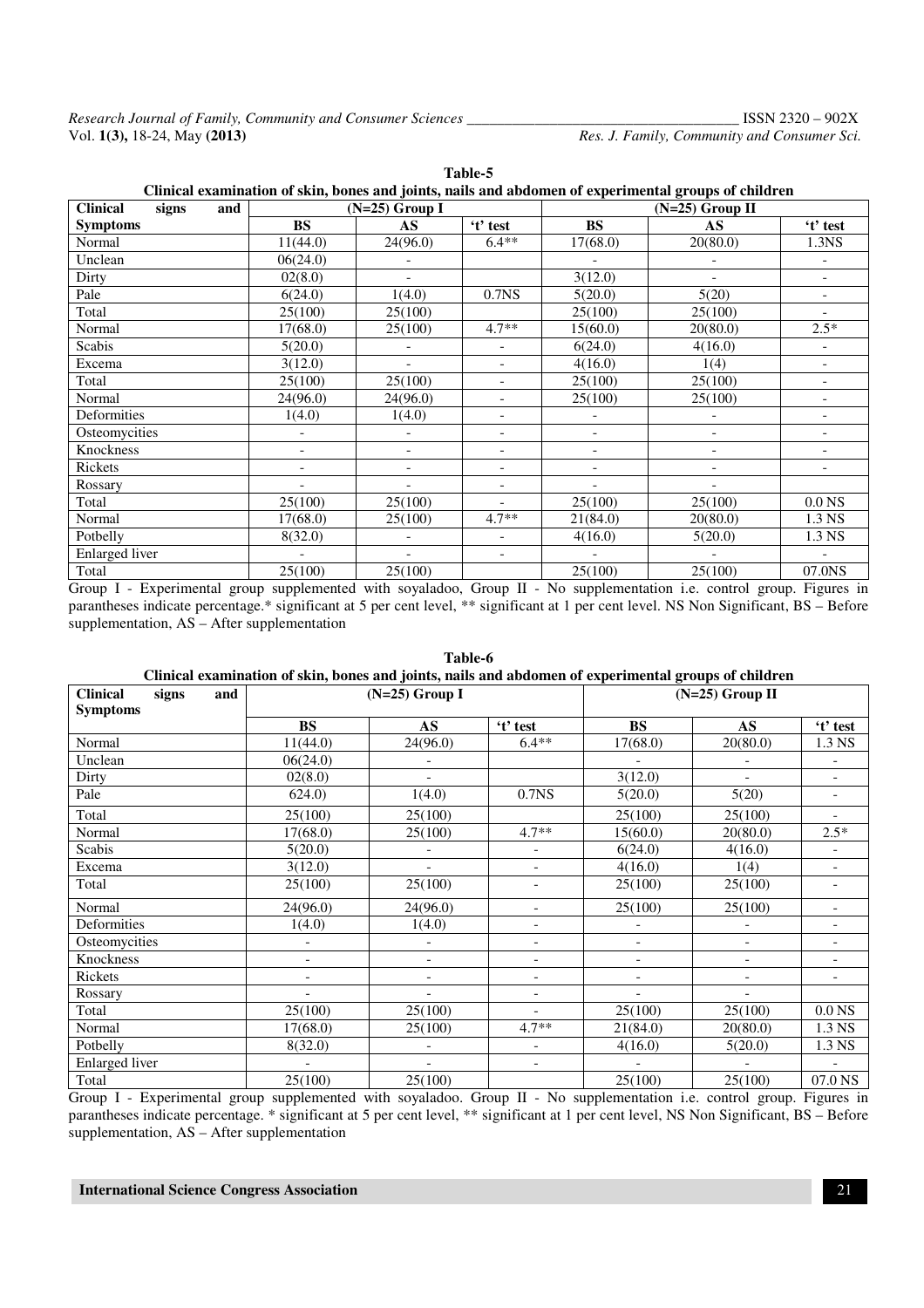#### *Research Journal of Family, Community and Consumer Sciences \_\_\_\_\_\_\_\_\_\_\_\_\_\_\_\_\_\_\_\_\_\_\_\_\_\_\_\_\_\_\_\_\_\_\_\_* ISSN 2320 – 902X Vol. **1(3),** 18-24, May **(2013)** *Res. J. Family, Community and Consumer Sci.*

The data about clinical signs and symptoms of hair of different experimental groups of children was found as normal luster, discolored, dry, pigmented and space (thin hair). Group I children (from 24.0 to 68.0 per cent) after supplementation. The normal luster hair in control group of children was recorded as 52.0 per cent before experiment, it was found decreased as 32.0 per cent after experiments. Discolorations of hair was mostly decreased after supplementation in group I children. No change in discoloration of hair in control group children found after experiments. Dry texture of hair found improved among all the experimental groups of children except control group. The problems of pigmented hair which has noted in children before supplementation were reduced after supplementation in soyaladoo supplemented group of children. The complaints of space (thin) hair was also decreased in Group I children.

In group I the preschool children noted normal face (40.0 per cent), odema (8.0 per cent) and white patches on face (52.0 per cent) before supplementation. Normal face found increased up to 80.0 per cent, the signs and symptoms of odema and white patches, observed decreased by cent per cent and 20.0 per cent respectively after supplementation in the I group of children. The opposite picture was noticed in control group of children. These children were decreased the normal face and increased the signs and symptoms of odema and white patches on face after experimentation period. Increasing the normal hair texture, lusture, thickness and decreasing the signs and symptoms like discolouration, dryness and space in these children after supplementation is a good indicator of improving the protein energy status. Generally the deficiency of vitamin  $B<sub>2</sub>$  reflected by their signs and symptoms on lips. Such signs and symptoms were observed more in group I and II children before supplementation. The signs and symptoms of vitamin  $B_3$  and  $B_2$ such as angular stomatitis and cheilosis were slowly decreased in group I children. It shown that 8.0 per cent of children noted reduced their signs and symptoms of angular stomatitis after supplementation, which was found 24.0 per cent before supplementation in this group. Symptoms of cheilosis found 24.0 per cent before supplementation and decreased to 4.0 per cent after supplementation. However, the children with normal lips found increased from 52.0 to 88.0 per cent after supplementation of group I children. Control group of children reported decreased in per cent of normal lips of children and increased the number of signs and symptoms of angular stomatitis and cheilosis after experimentation period.

**Clinical examination of internal mouth of experimental groups of children:** Internal mouth of the experimental groups of children was examined by clinically. Signs and symptoms on gumes, tongue and teeth of these children were assessed before and after supplementation. The relevant data was presented in table 3. A similar observations were recorded by Anadan S., Rajendran P. and Subramanian S.<sup>10</sup> in the preschool children.

Deficiency of vitamin C i.e. bleeding gumes was noticed as 5(20.0 per cent), 5(20.0 per cent) and 4(16.0 per cent) in groups

I children before supplementation. Intake of food and vegetables are found where rare in these children hence they may be suffered this deficiency. The signs and symptoms of deficiency of vitamin C disappeared in group I the preschool children after 6 months of experiment. Deficiency of iron and vitamin C reflected on health of tongue. Symptoms like pale and red bleeding cracks on either sides appears due to deficiency of iron and vitamin C. Such types of signs and symptoms were observed in preschool children. Majority groups of children had normal tongue. Number of children from different experimental groups were increased of their tongue in normal status after supplementation. The preschool children who recorded more per cent (28.0) pale tongue in group I. Where as red tongue children were also reported more in group I .The signs and symptoms of red tongue were decreased in group I children after supplementation. Control group of children found adding their numbers and increasing the signs and symptoms of deficiency due to iron and vitamin C. It also reported to decreasing the per cent of normal tongue children after the experimental period. It shown that, 21 children of normal tongue decreased to 18 numbers with more complaints, signs and symptoms of related deficiency. Before supplementation more children with normal teeth found group I as 17 i.e. (68 per cent). Number of children in group I increased significantly with normal teeth after supplementation. Where as the children from different groups who affected with discolored teeth also improved after supplementation. There was no any significant difference noticed in normal teeth or discolored teeth children in control group before and after experiment.

It can be concluded that, supplementary feeding with soyaprduct found positive impact for reducing the deficiency signs and symptoms in internal mouth i.e. bleeding gumes, pale, red tongue and discoloration of teeth among malnourished preschool children. Soyladoo reported highly significant effect on decreasing the relevant deficiencies of internal mouth in these children.

**Clinical Examination of Eyes, Nose, Ears and Throat of Experimental Groups of Children:** The data about signs and symptoms of relevant def/iciencies in eyes, nose, ears and throat among experimental groups of children before and after supplementation was reported in table-4.

It revealed that maximum per cent of children in group I found normal eyes. However, some of them were suffered from different signs and symptoms in deficiency of vitamin A. Bitot spot was found common in groups II (20 per cent) and I (12.0 per cent) children. Whereas night blindness was observed in 2 and one childe each from group I .The supplementary feeding with soyaprducts did not show any positive effects for minimizing the signs and symptoms related with eyes. It may require long terms proper supplementation. A similar findings were noted by Donnen Philippe, Daniel Brasseur and Michele Dramix<sup>11</sup> and by Ching P. and Birmingham  $M<sup>12</sup>$ .

 **International Science Congress Association** 22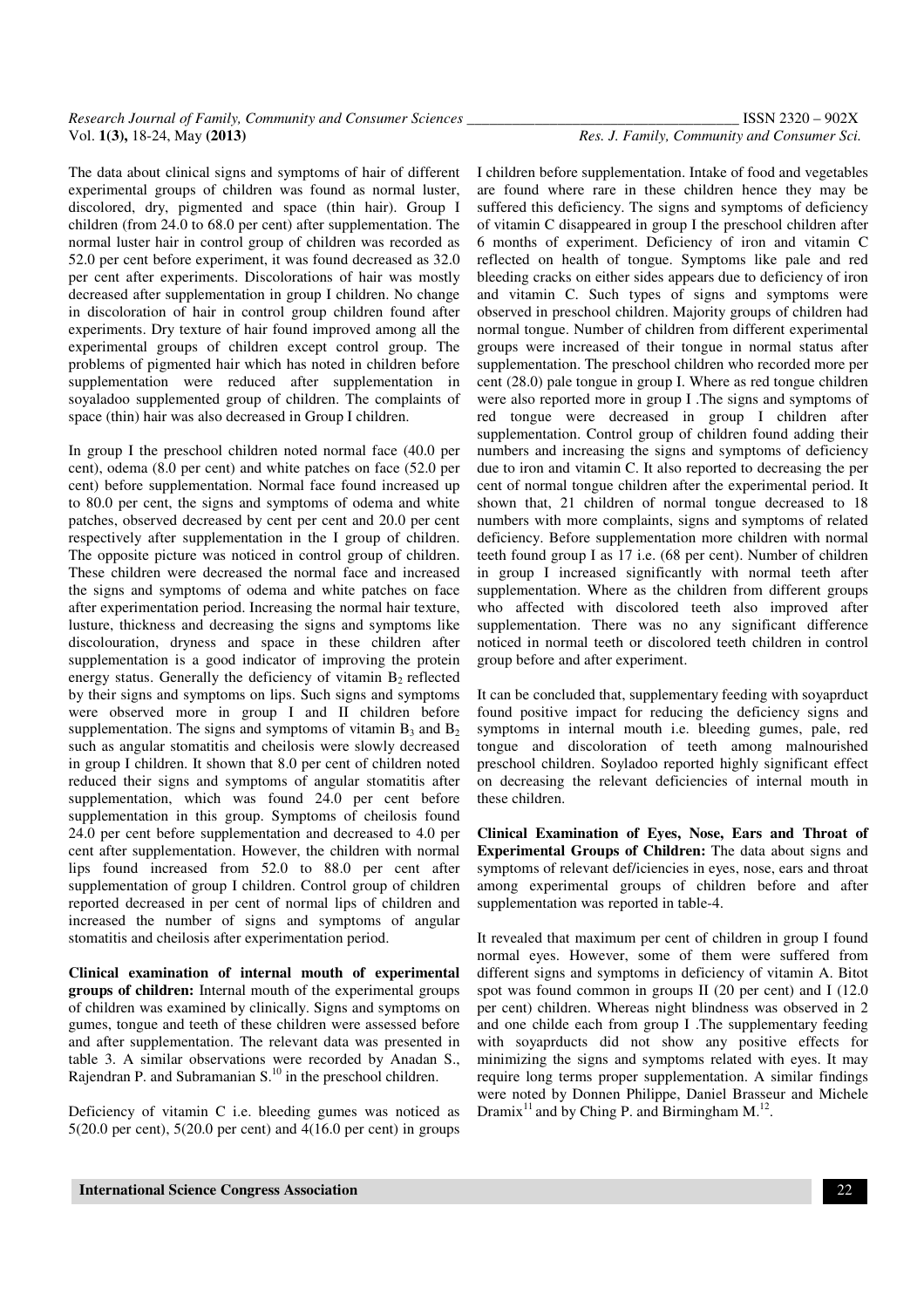Most of preschool children from experimental groups reported a normal nose. Only one child from group I shown deviated nose which did not found difference after treated with soyaladoo in the supplementary feeding for six months. After supplementation there was no change found in the prevalence of discharged ears among these children. A similar observation was noted in control group of children. This complaints, signs and symptoms among these children remains unchanged after supplementation.

In group I 4.0 per cent from group I children were having patched in throat. These patches were found disappeared after the supplementation, In group I 4.0 per cent children were suffering from tonsils. These tonsils in children could not found controlled by supplementation of soya byproduct.

In a nut shell, it can be concluded that the clinical signs and symptoms in relation with eyes, nose, ears and throat did not responds with the supplementation of soy byproducts. Only the signs of bitot spots in the eyes, waxy ears, and patched in throat found decreased after supplementation.

**Clinical Examination of Skin, Bones and Joints, Nails and Abdomen of Experimental Groups of Children:** The data about clinical examination of nails, skin, bones and joints, and abdomen of experimental groups of children before and after supplementation was presented in table 5.

It expressed that, maximum children from both the experimental groups were having normal nails. However, some of them were had unclearned, dirty and pale nails. Unclearned and dirty nails may be due to improper personal hygiene and reflected as unhealthy nails of the children. Where as pale nails indicates the prevalence of signs and symptoms of iron deficiency 24.0 per cent from group I, children were observed pale nails before supplementation. It was reduced cent per cent after supplementation. Signs of pale nails was decreased only in 4.0 per cent in children of group I. Control group of children noticed not recovered the problem of pale nails after experimentation.

Skin scabies and excema are mostly related deficiencies of B complex vitamin and vitamin A. However, 68.0, per cent children from group I noted normal skin. Where as 20.0 per cent children from each group i.e. I another 20 per cent children from same group were having signs and symptoms of excema before supplementation period. The signs and symptoms related to scabies and excema disappeared after supplementation in these children.

Skin scabies and excema were also reported in 24.0 and 16.0 per cent in control group of children before experimentation. After six month of experiments 16.0 and 4.0 per cent children shown scabies and excema respectively in this group. However, the per cent of normal skin children from group I were increased by highly significant level after experimentation.

Except one child from group I showed deformities in bones and joints. Other wise remaining 96 per cent or 24 no., children in group I noted normal bones and joints

Clinical examination of abdomen in maximum children in group I shown as normal 68.0 per cent respectively before supplementation. However 8.0 per cent children from group I reported as pot belly before experiment, found disappeared after supplementation. 84.0 per cent children from control group recorded as normal abdomen before supplementation. This normal abdomen children were not remain same after six month of experiment. Normal abdomen children were decreased in non significant per cent (80.0) after experimentation. The pot belly children increased from 16.0 to 20.0 per cent after experimental period in control group.

#### **Conclusion**

On the whole it can be concluded that, a particular clinical signs and symptoms related with nails, skin, and abdomen only disappeared after supplementation of soyaladoo. Signs and symptoms related with pale nails, skin scabies and excema, pot belly of abdomen were found in very minimum per cent among all the groups of the children. The prevalence of the signs and symptoms of relevant deficiencies were found improved after supplementation in I group of children, except control group. These results indicate that, supplementation of soyladoo had a positive effect in improving the nutritional status of these malnourished preschool children by reducing signs and symptoms of relevant deficiencies. These findings were supported with the observation of study conducted $^{13}$ .

#### **Reference**

- **1.** Kumar Vineet, Anita Rani and Tiwari Prakash, Comparative activity of trypsin inhibitor mong released soybean varieties strains of India, *The Ind. J. Nutri and Dietet, 3***8,** 437-440 **(2001)**
- **2.** Messina M. J., Soyfood their role in disease prevention and treatment in Liu Keshun, Editor Soybean chemistry, Technolog and utilization Chapmaand Hall RJFCCS, **1(1),**  2-6 March **(2013)**
- **3.** Sahay K.M. and Kachru R.P., Preparation of soyblend snacks at domestic level, Soybean processing and utilization in Indian, Tech. Bull. No. CIAE/SPU/1/88/53 **(1988)**
- **4.** Chandrashekhar Usha and Hildo Sahay Rani, W supplementation studies, Soyprotein isolate based food mix on 1-2 year old malnurished children improvement in the biochemical, chemical cognitive profile, The Ind, J.Nutri Dietet, 47, 460-466 **(2004)**
- **5.** Deshpande S.S., Mishra A. and Mistra, M. Preparation and organoleptic evaluation of soybased food products, *The J. food sci. Techno,* **38,** 291-293 **(2004)**

 **International Science Congress Association** 23